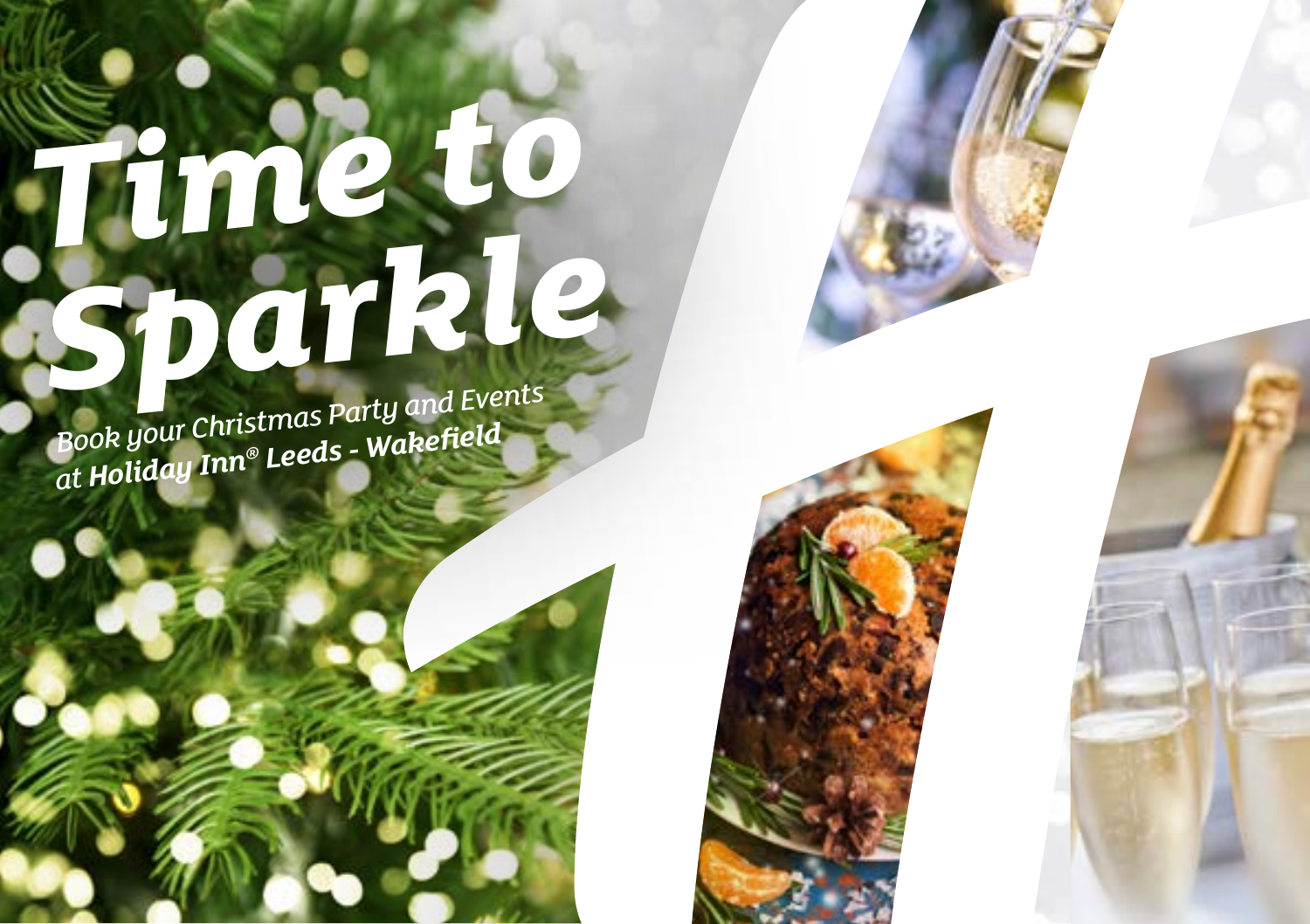Why not join us at the Holiday Inn Leeds - Wakefield to celebrate Christmas 2022 in style?

Whether you're looking to organise a spectacular Christmas party for colleagues, a festive night out for friends or a celebratory feast with loved ones, we've got the perfect package for you.

## *Celebrate with us*



2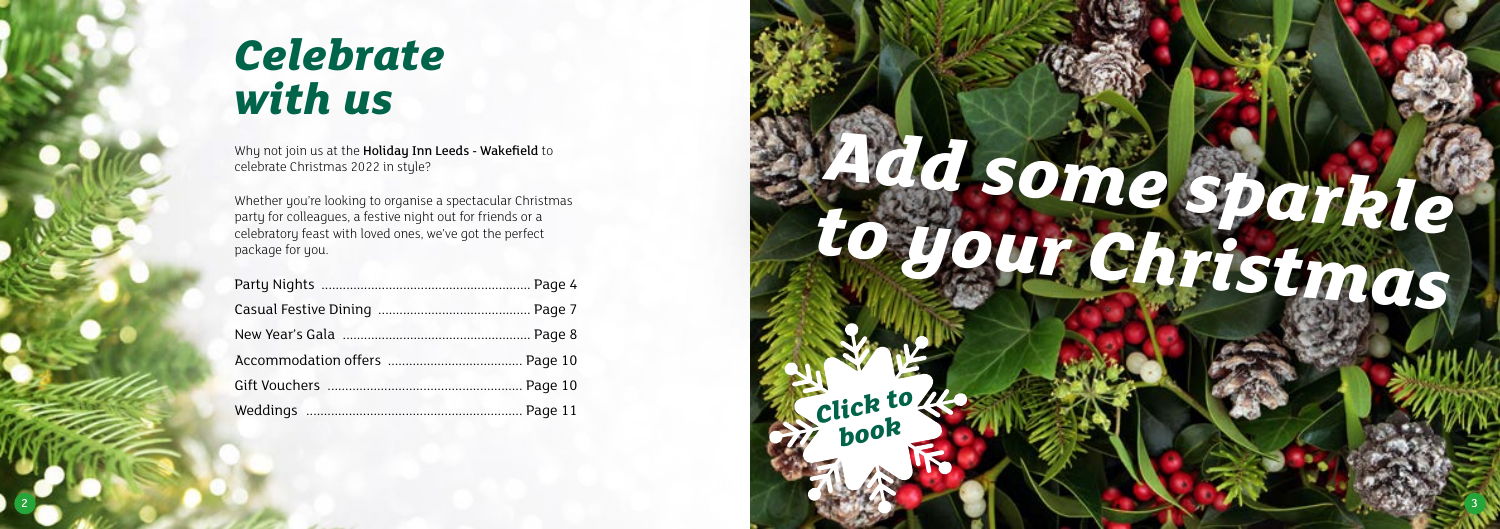#### *All Inclusive Party Night*

Our all-inclusive party nights include everything you need for the perfect festive night out! Enjoy a three-course meal, disco and drinks throughout the evening. The bar will offer you plenty of choice from house wine, house spirits & mixers, draught lager/beer, selected alcopops and soft drinks all included in the price. The all-inclusive bar is available from 8pm - 12am

#### **£49.95 per adult**

#### **Saturday 21st January**

# *[Party Nights](https://leeds-wakefield.hichristmas.co.uk)*

Join us for an amazing Christmas party atmosphere at one of our festive party nights. Our function rooms can accommodate up to 250 guests and feature private dancefloor and bar area.

### *Meet, Stay and Party*

**Fridays: 2nd, 9th & 16th December** Saturdays: 3<sup>rd</sup>, 10<sup>th</sup> & 17<sup>th</sup> December

Work, rest and play! Join us throughout November, December or January with your colleagues for a full-day meeting, your choice of celebration in the evening, overnight accommodation and breakfast the following day. Plan your end-of-year meeting today! Please enquire for availability and pricing. *Click to book*

### *Private Parties*

From intimate family gatherings to large corporate parties, we have functions rooms available to hire based on your requirements. Please contact us so we can help you plan your perfect celebration. Minimum numbers apply. Prices available upon request. Pre-booking only and subject to availability. Dates sell fast so enquire today!

**£54.95 per adult**

4

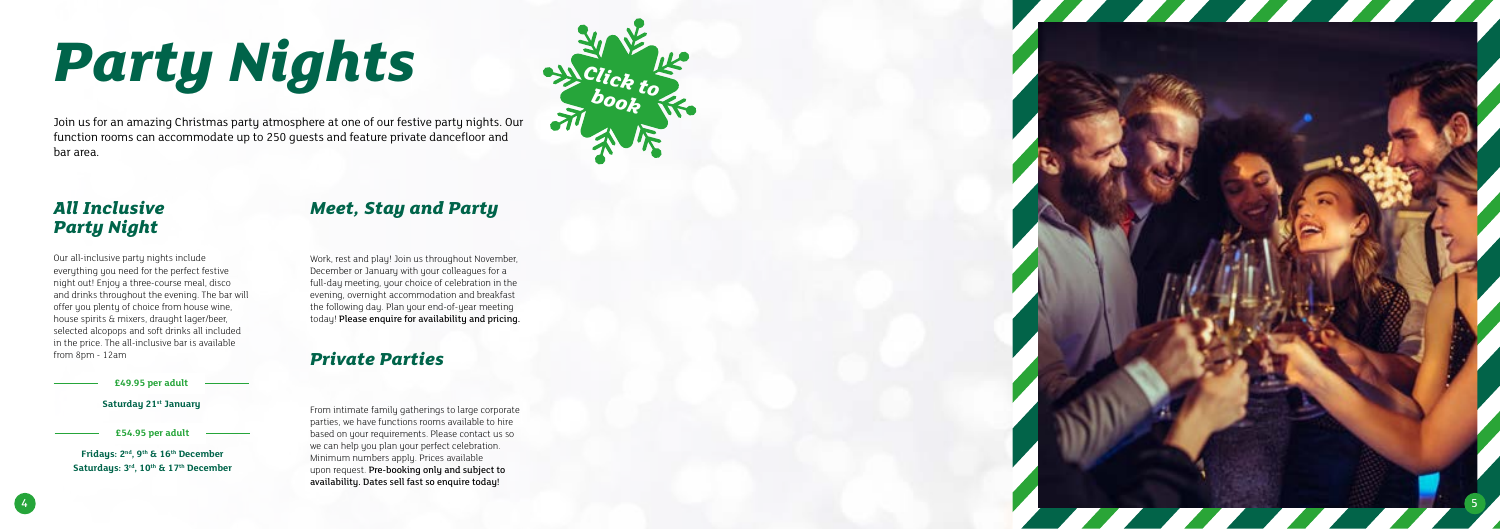# *[Casual Festive](https://leeds-wakefield.hichristmas.co.uk) Dining*

Whether you're looking to organise a spectacular Christmas dinner for colleagues, a festive lunch for friends or a celebratory feast with loved ones, we've got the perfect event for you.

#### *Festive Lunch*

Our festive lunches are perfect for any occasion, whether you want to spend time with family, friends or work colleagues. Includes a glass of fizz upon arrival and a three-course festive meal.

**Available seven days a week. (subject to availability). Pre-booking essential. Call 03333 209 337 opt 4 to book.**

#### *Pizza and Prosecco*

Pizza and Prosecco = Perfect! Book today so you can enjoy a pizza and a glass of Prosecco each in the relaxed atmosphere of our lounge.

#### **£14.95 per person**

#### *Festive Fizz Afternoon Tea*

Enjoy a festive afternoon tea, including tea & coffee and a refreshing glass of fizz! The perfect treat for anyone to enjoy. It also includes a selection of sandwiches, scones with cream & jam and a mouthwatering slice of seasonal cake.

#### **£18.00 per person**



**From £17.95 per person**

**Available every Tuesday and Thursday throughout December at 12pm, 12:30pm and 1pm. Pre-booking essential, available to book online.** 



**Fridays and Sundays throughout December at 5pm, 6pm and 6:30pm. Available to book online.**

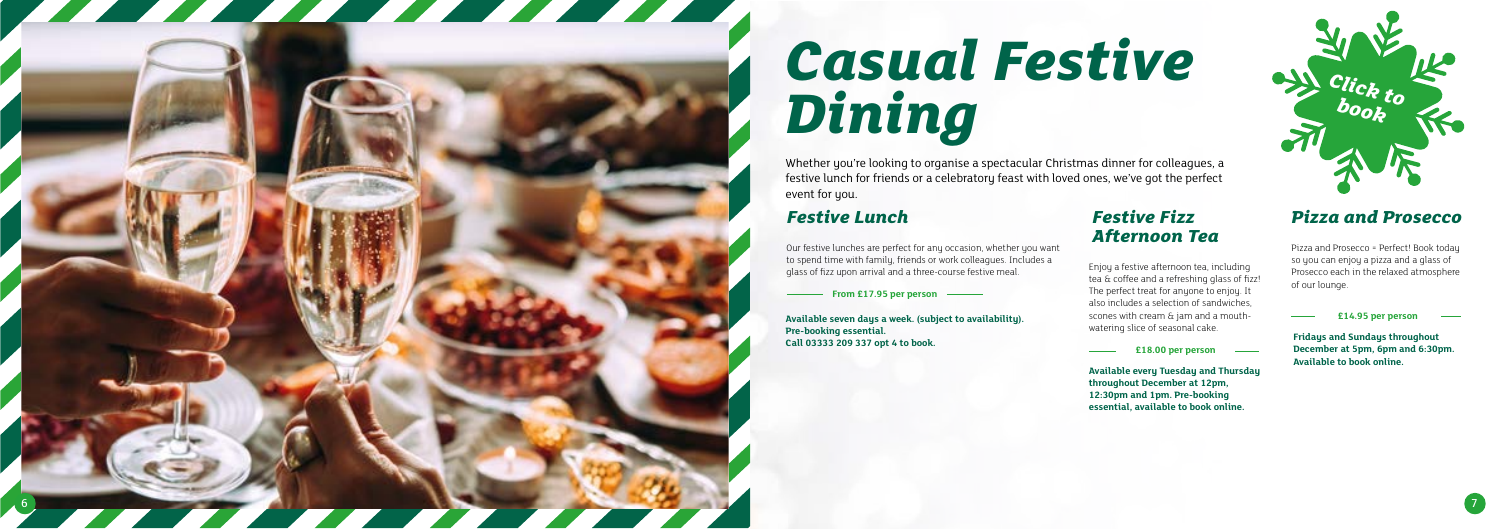# *[Adult's Only](https://leeds-wakefield.hichristmas.co.uk) New Year's Eve Gala*

We have an amazing night planned so you can see in 2023 in style! Let us welcome you with a festive cocktail upon arrival before making your way to the function room, where you will be served an amazing four-course meal with tea and coffee to finish. The night truly begins with a disco until 2am so you can dance the night away. Enjoy a midnight munchie and a glass of Prosecco once the clock strikes 12. 18+ only.

**£69.95 per adult**

### *Menu to follow*

*Click to book*

**Our New Years eve party night will be in The Walton Suite and will start with drinks at 7:30pm, dinner served 8:00pm, last orders at 1:30am. Carriages at 2:00am.**

**Saturday 31st December**



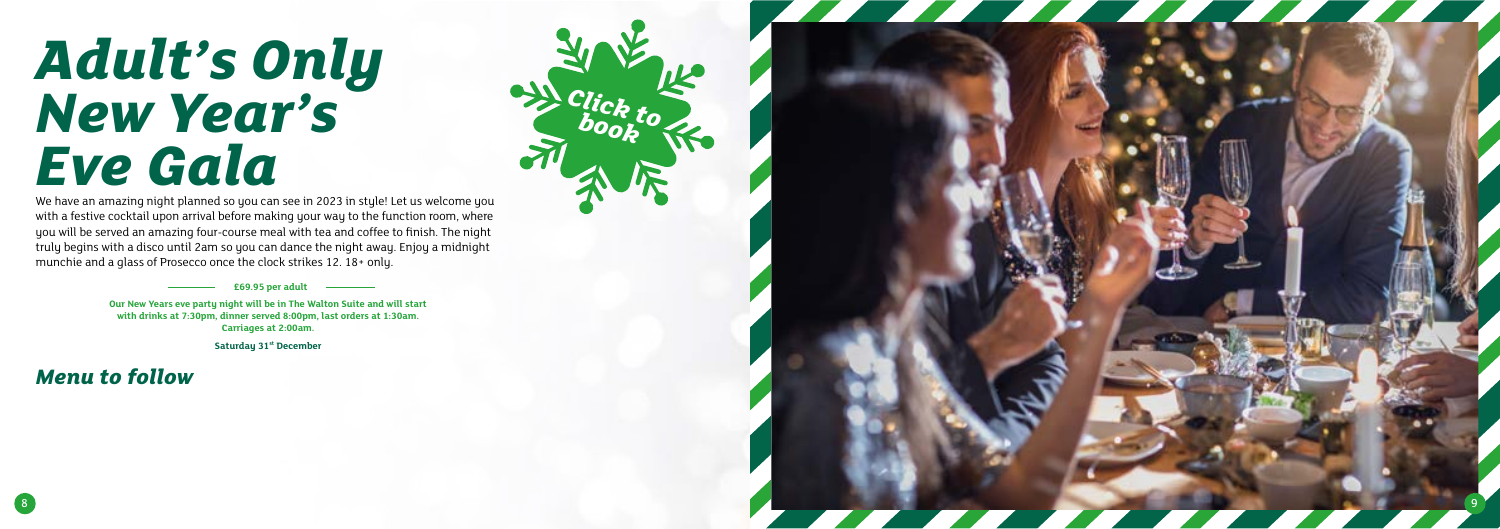### *Stay With Us*

Why not make a night of it and enjoy our special Christmas rates? Room types include standard double, family and twin. Take advantage of up to 20% off our best flexible, bed and breakfast rate. No deposit required and can be cancelled free of charge up to 48 hours prior to arrival.

### *Gift Vouchers*  $-$  Up to 20% off  $-$

We are excited to share with you the amazing gift vouchers we now have available at Holiday Inn Leeds - Wakefield. From delightful afternoon teas to overnight break packages, there's a gift for everyone. Give the gift of travel this year!



Christmas is such a wonderful time of year, why not consider having a festive wedding celebration? Our weddings are [available all year round and our fantastic wedding team will work with you to ensure you get everything you desire to](http://www.hileedswakefieldhotel.co.uk/weddings)  make your special day a dream come true.



#### Contact us to start creating a wedding that's you, or click to find out more about our weddings



# A WEDDING THAT'S YOU